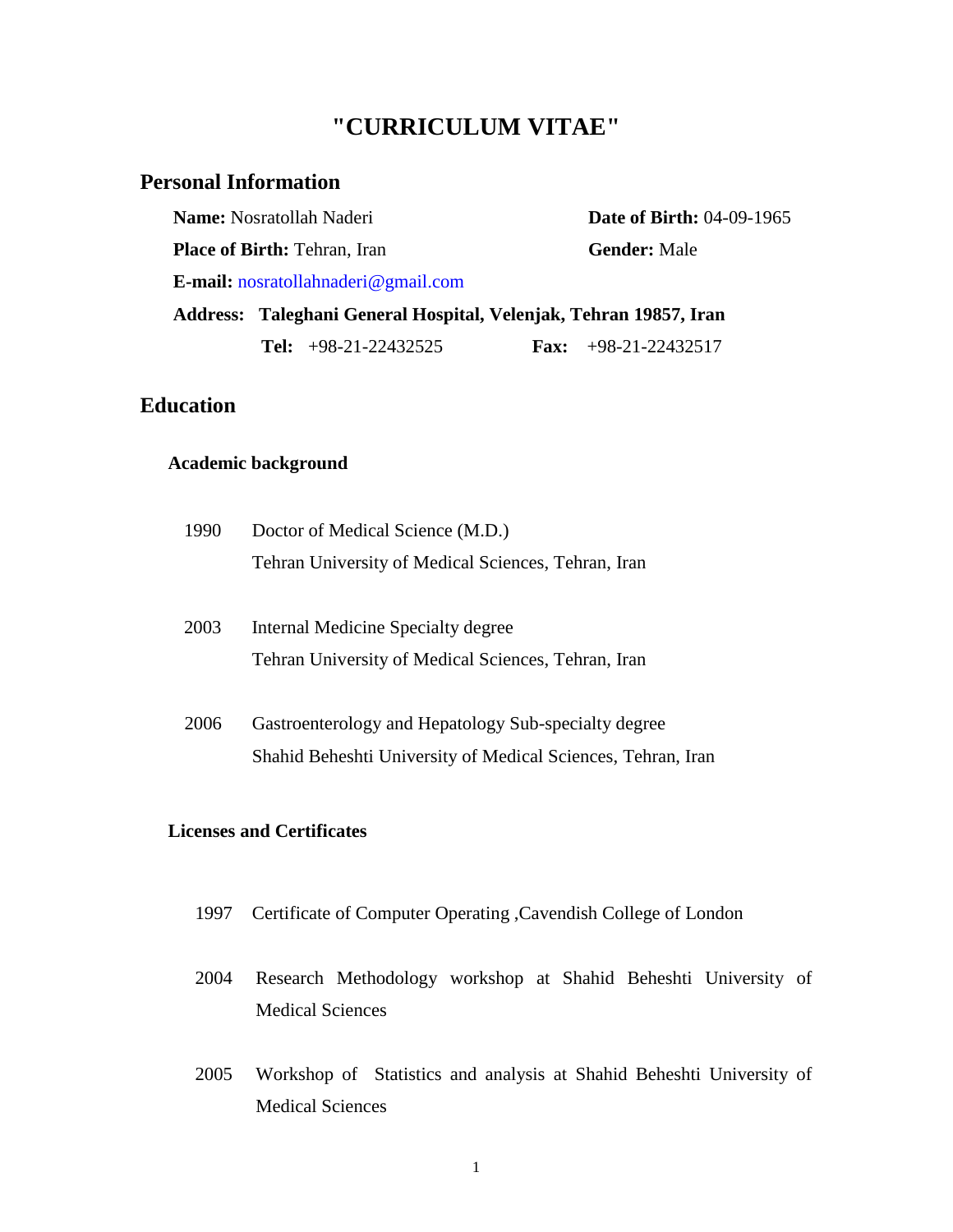- 2006 "Scientific Writing" workshop in Shahid Beheshti University of Medical Sciences
- 2007 ["Foodborne Disease and Public Health"](https://www.nap.edu/read/12094) workshop. United States National Academy of Medicine, Washington DC, USA

# **Extra Skills**

- 1. Word Processing Software.
- 2. Power point Software.
- 3. Excel Software.
- 4. Access Software for Data banks.
- 5. SPSS Software for Data Analysis.

# **Work Experiences**

| 1990-1998           |           |                             |  | General Physician, Qazvin University of Medical         |  |
|---------------------|-----------|-----------------------------|--|---------------------------------------------------------|--|
|                     |           | Sciences, Qazvin, Iran      |  |                                                         |  |
|                     |           |                             |  |                                                         |  |
| 2006-2013           |           |                             |  | Assistant Professor of Gastroenterology and Hepatology, |  |
|                     |           |                             |  | Research Institute for Gastroenterology and Liver       |  |
|                     | Diseases, |                             |  |                                                         |  |
|                     |           | Taleghani General Hospital, |  |                                                         |  |
|                     |           |                             |  | Shahid Beheshti University of Medical Sciences          |  |
|                     |           |                             |  |                                                         |  |
| $2013$ (to present) |           |                             |  | Associate Professor of Gastroenterology and Hepatology, |  |
|                     |           |                             |  | Research Institute for Gastroenterology and Liver       |  |
|                     | Diseases, |                             |  |                                                         |  |
|                     |           | Taleghani General Hospital, |  |                                                         |  |
|                     |           |                             |  | <b>Shahid Beheshti University of Medical Sciences</b>   |  |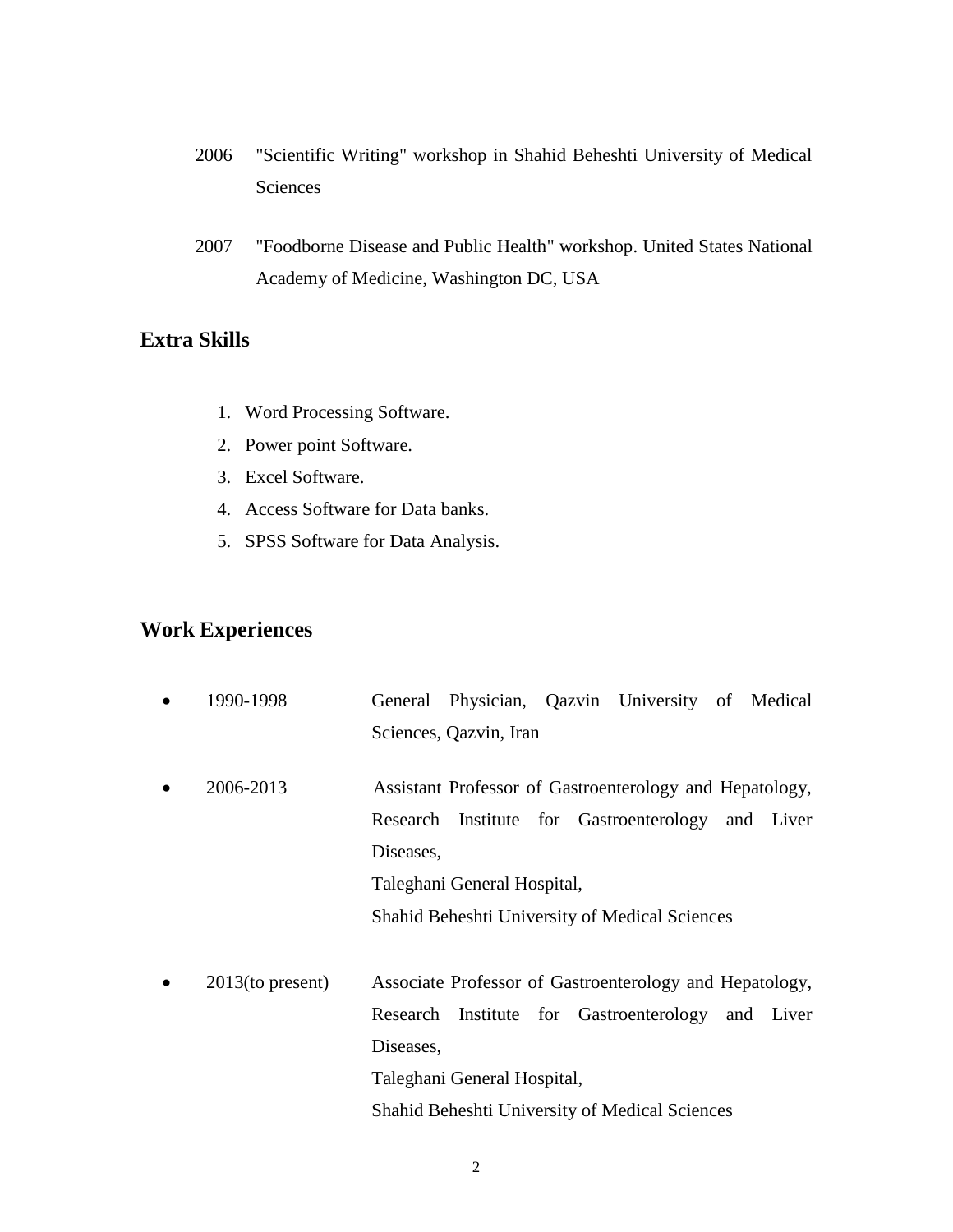#### **International Publications**

- 1. Bone mineral density in Iranian patients with inflammatory bowel disease. Int J Colorectal Dis. 2006 Dec; 21(8):758-66.
- 2. A comparison of oral omeprazole and intravenous cimetidine in reducing complications of duodenal peptic ulcer. BMC Gastroenterol. 2006 Jan 11; 6:2.
- 3. The frequency of C3435T MDR1 gene polymorphism in Iranian patients with ulcerative colitis. Int J Colorectal Dis. 2007 Sep; 22(9):999-1003.
- 4. A decision tree-based approach for determining low bone mineral density in inflammatory bowel disease using WEKA software. Eur J Gastroenterol Hepatol. 2007 Dec;19(12):1075-81.
- 5. Epidemiology of Inflammatory Bowel Disease in Iran: A review of 803 cases. Journal of Gastroenterology and Hepatology from bed to bench. Jan 2008; 1(1): 19-24.
- 6. "The frequency of three common mutations of CARD15/NOD2 gene in Iranian IBD patients" in "Indian Journal of Gastroenterology and Hepatology"- 2008 Jan-Feb; 27(1):8-11.
- 7. Association of vitamin D receptor gene polymorphisms in Iranian patients with inflammatory bowel disease. J Gastroenterol Hepatol. 2008 Dec; 23(12):1816-22.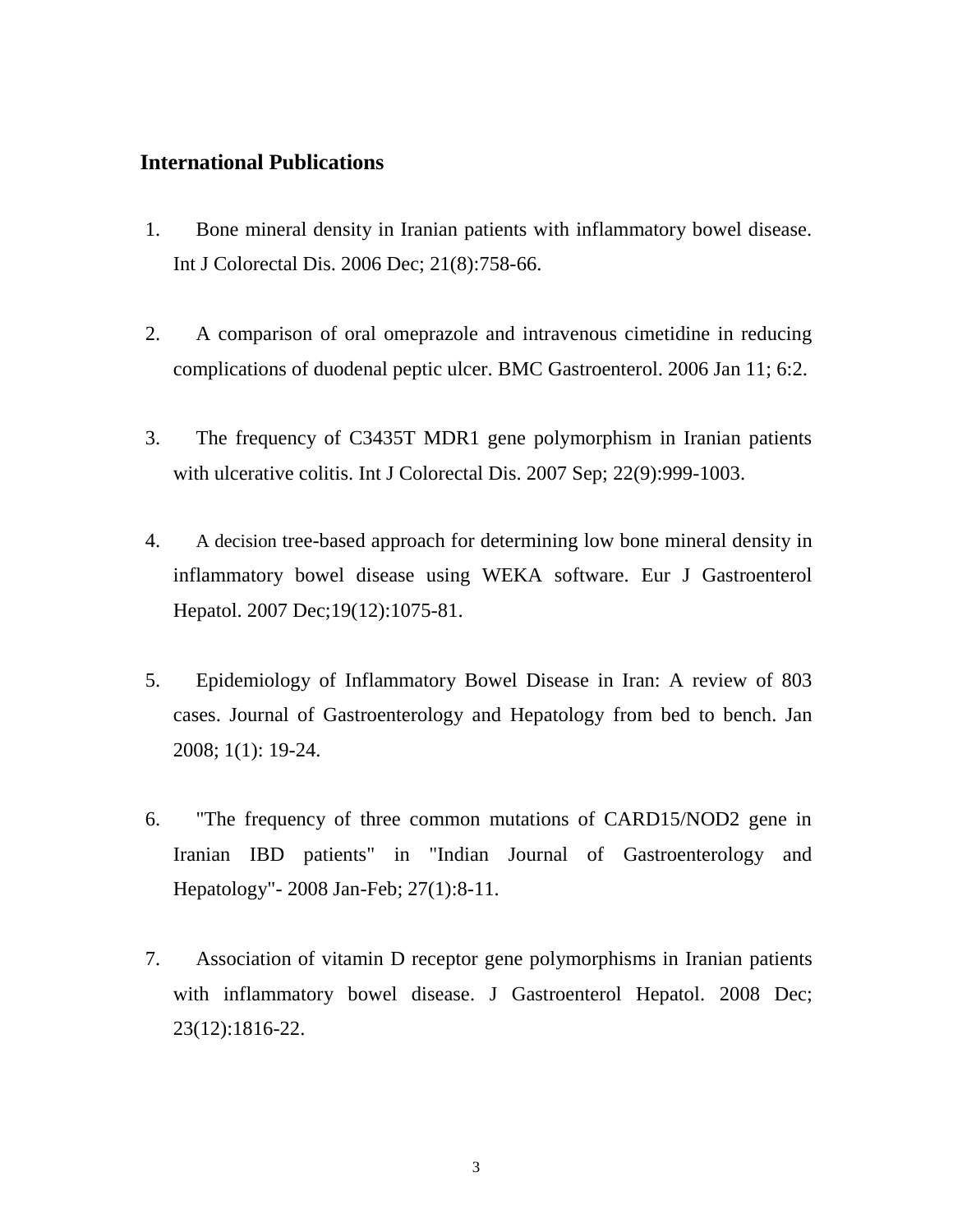- 8. Liver steatosis in patients with chronic hepatitis B infection: host and viral risk factors. Eur J Gastroenterol Hepatol. 2009 May; 21(5):512-6.
- 9. NOD2 exonic variations in Iranian Crohn's disease patients. Int J Colorectal Dis (2011), 26:775-781
- 10. [Depression in patients with chronic hepatitis B: an experience on individual](https://www.ncbi.nlm.nih.gov/pmc/articles/PMC4017476/)  solution- [focused therapy.](https://www.ncbi.nlm.nih.gov/pmc/articles/PMC4017476/) Gastroenterol Hepatol Bed Bench. 2012 Summer; 5(3): 166–168.
- 11. [A Patient with Chronic Hepatitis C and a Pancreatic Mass in Endoscopic](https://www.ncbi.nlm.nih.gov/pmc/articles/PMC3398077/)  [Ultrasound.](https://www.ncbi.nlm.nih.gov/pmc/articles/PMC3398077/) Case Rep Gastroenterol. 2012 May-Aug; 6(2): 387–393.
- 12. [Evaluation of the benefit of addition of clidinium C to a](https://www.ncbi.nlm.nih.gov/pmc/articles/PMC4017509/) *Helicobacter pylori* [eradication regimen.](https://www.ncbi.nlm.nih.gov/pmc/articles/PMC4017509/) Gastroenterol Hepatol Bed Bench. 2013 Summer; 6(3): 141–145.
- 13. [Association of Tumor Necrosis Factor Alpha Gene Polymorphisms with](https://www.ncbi.nlm.nih.gov/pubmed/26060764)  [Inflammatory Bowel Disease in Iran.](https://www.ncbi.nlm.nih.gov/pubmed/26060764) Iran J Public Health. 2014 May; 43(5):630-6.
- 14. [Time trend analysis and demographic features of inflammatory bowel](https://www.ncbi.nlm.nih.gov/pmc/articles/PMC4600515/)  [disease in Tehran.](https://www.ncbi.nlm.nih.gov/pmc/articles/PMC4600515/) Gastroenterol Hepatol Bed Bench. 2015 Autumn; 8(4): 253–261.
- 15. [Psychological features in patients with and without irritable bowel](https://www.ncbi.nlm.nih.gov/pmc/articles/PMC4314919/)  [syndrome: A case–control study using Symptom Checklist-90-Revised.](https://www.ncbi.nlm.nih.gov/pmc/articles/PMC4314919/) Indian J Psychiatry. 2015 Jan-Mar; 57(1): 68–72.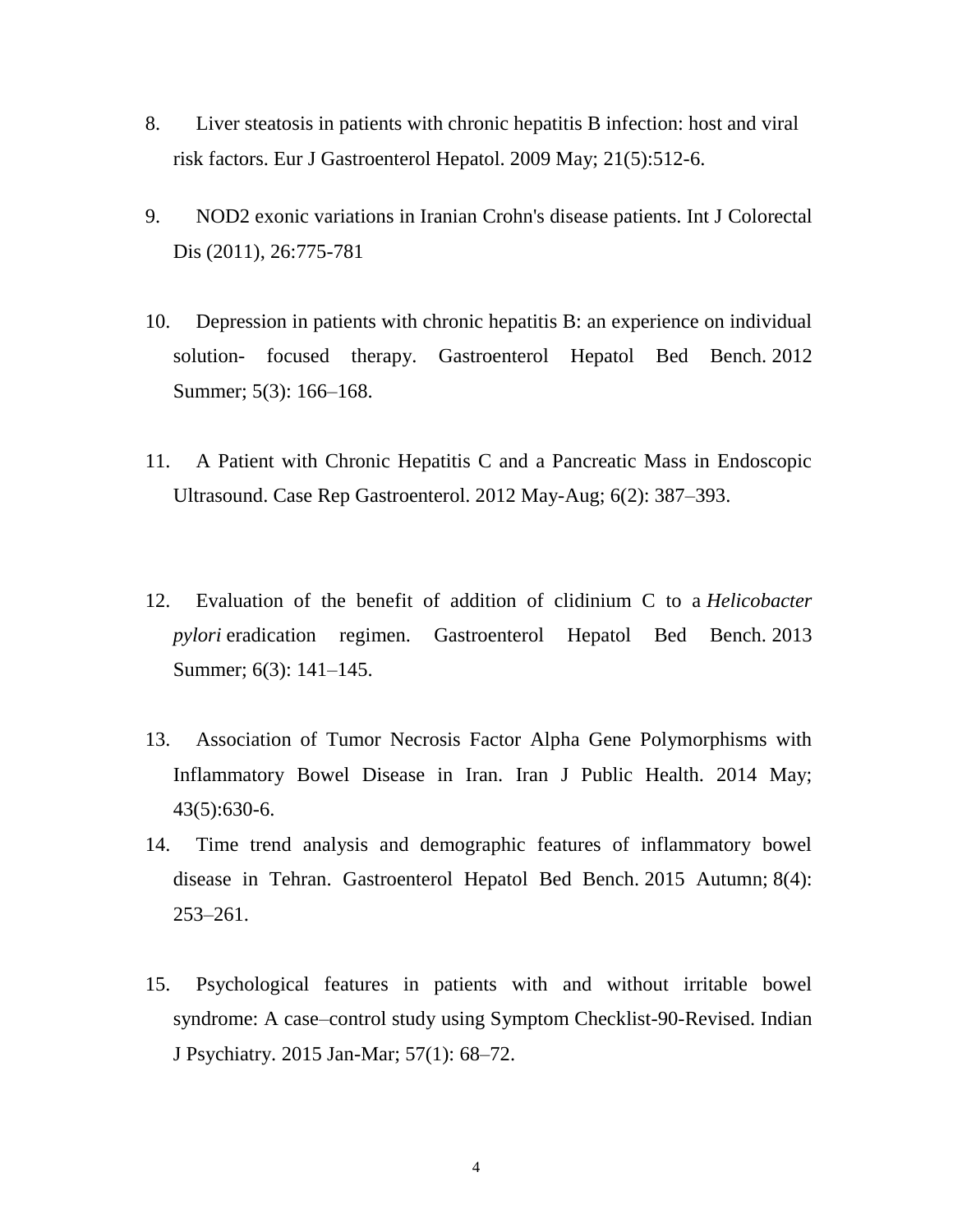- 16. [Anxiety and Depression in a Sample of Iranian Patients with Irritable](https://www.ncbi.nlm.nih.gov/pmc/articles/PMC3939983/)  [Bowel Syndrome.](https://www.ncbi.nlm.nih.gov/pmc/articles/PMC3939983/) Iran J Psychiatry Behav Sci. 2013 Spring-Summer; 7(1): 30–36.
- 17. [Personalized management of IBD; is there any practical approach?](https://www.ncbi.nlm.nih.gov/pmc/articles/PMC4285925/) Gastroenterol Hepatol Bed Bench. 2015 Winter; 8(1): 1–3.
- 18. [Effect of vitamin D3 supplementation on TNF-α serum level and disease](https://www.ncbi.nlm.nih.gov/pmc/articles/PMC4285932/)  [activity index in Iranian IBD patients.](https://www.ncbi.nlm.nih.gov/pmc/articles/PMC4285932/) Gastroenterol Hepatol Bed Bench. 2015 Winter; 8(1): 49–55.
- 19. [Association between two single base polymorphisms of intercellular](https://www.ncbi.nlm.nih.gov/pubmed/27099667)  [adhesion molecule 1 gene and inflammatory bowel disease.](https://www.ncbi.nlm.nih.gov/pubmed/27099667) Gastroenterol Hepatol Bed Bench. 2016 Spring; 9(2):87-93.
- 20. [Pathological and Clinical Correlation between Celiac Disease](https://www.ncbi.nlm.nih.gov/pmc/articles/PMC4885617/)  and *Helicobacter Pylori* [Infection; a Review of Controversial Reports.](https://www.ncbi.nlm.nih.gov/pmc/articles/PMC4885617/) Middle East J Dig Dis. 2016 Apr; 8(2): 85–92. doi: 10.15171/mejdd.2016.12
- 21. [Evaluation of liver cirrhosis and hepatocellular carcinoma using Protein-](https://www.ncbi.nlm.nih.gov/pmc/articles/PMC5310795/)[Protein Interaction Networks.](https://www.ncbi.nlm.nih.gov/pmc/articles/PMC5310795/) Gastroenterol Hepatol Bed Bench. 2016 Dec; 9(Suppl1): S14–S22.
- 22. [Exploring conserved mRNA-miRNA interactions in colon and lung](https://www.ncbi.nlm.nih.gov/pmc/articles/PMC5660268/)  [cancers.](https://www.ncbi.nlm.nih.gov/pmc/articles/PMC5660268/) Gastroenterol Hepatol Bed Bench. 2017 Summer; 10(3): 184–193.
- 23. [Pancreatic adenocarcinoma protein-protein interaction network analysis.](https://www.ncbi.nlm.nih.gov/pmc/articles/PMC5838186/) Gastroenterol Hepatol Bed Bench. 2017 Winter; 10(Suppl1): S85–S92.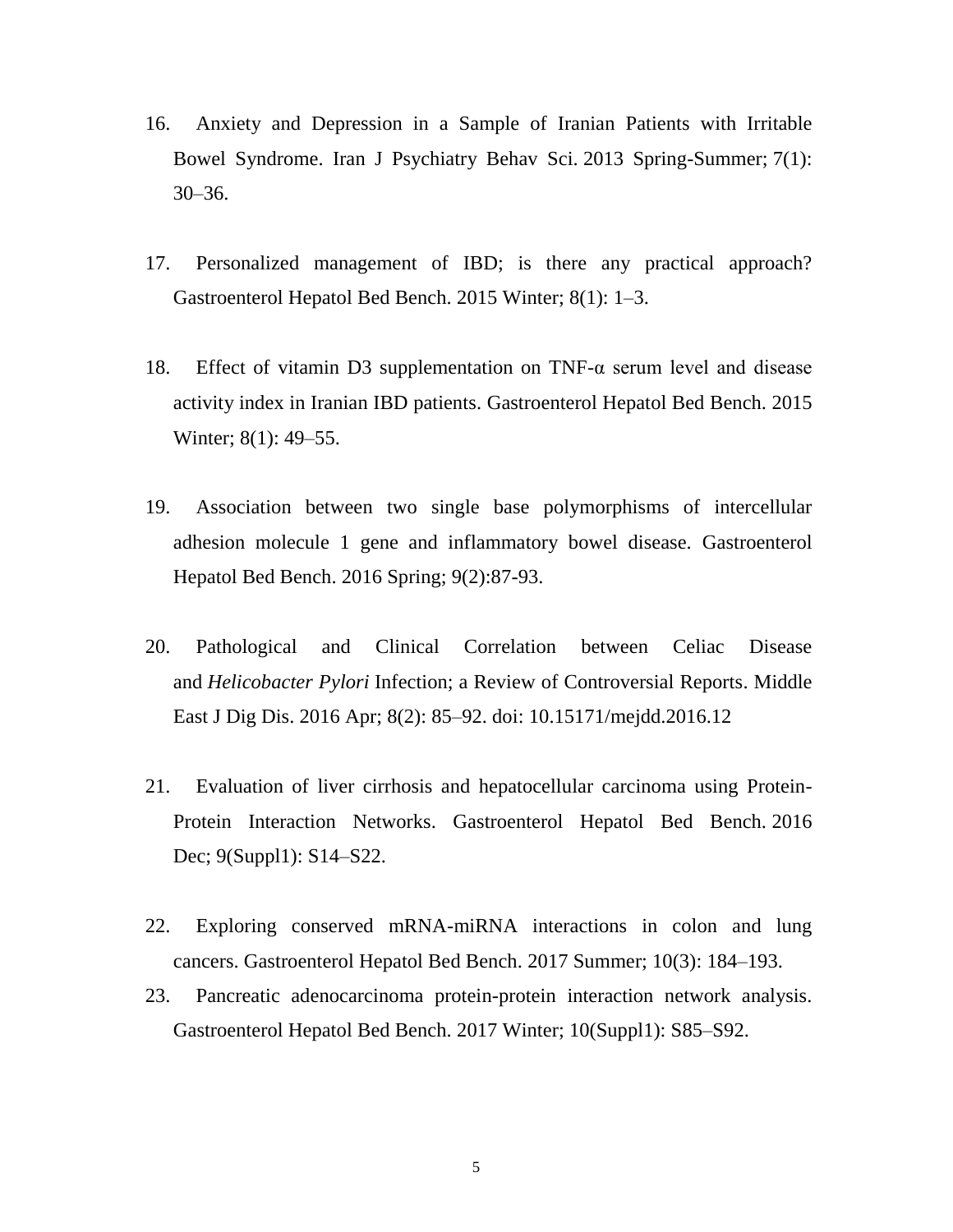#### **Domestic Publications**

- 1. The book : " Rapid access guide to the physical examination" 1393
- 2. The book : " Inflammatory bowel disease " 1390
- 3. "The frequency of three common mutations of CARD15/NOD2 gene in Iranian IBD patients" in "Azad University of Medical Sciences" Journal; autumn 1384; 15(3):107-112.
- 4. "Association of Vitamin D receptor Gene Polymorphisms with Inflammatory Bowel Disease" in "Govaresh" Journal. Autumn 1385; 11(3):150-157.
- 5. "The frequency of C3435T MDR1 gene polymorphism in Iranian patients with ulcerative colitis" in "Pajouhesh dar pezeshki" Journal. Spring 1385; 30(1): 65-71.
- 6. "Role of genetic factors in inflammatory bowel disease" in "Azad University of Medical Sciences" Journal; Spring 1386; 17(1):51-63.
- 7. "Liver steatosis in patients with chronic hepatitis B" in "Pejouhandeh Biomonthly Research Journal"; Oct & Nov 2007; 12(4):313-318.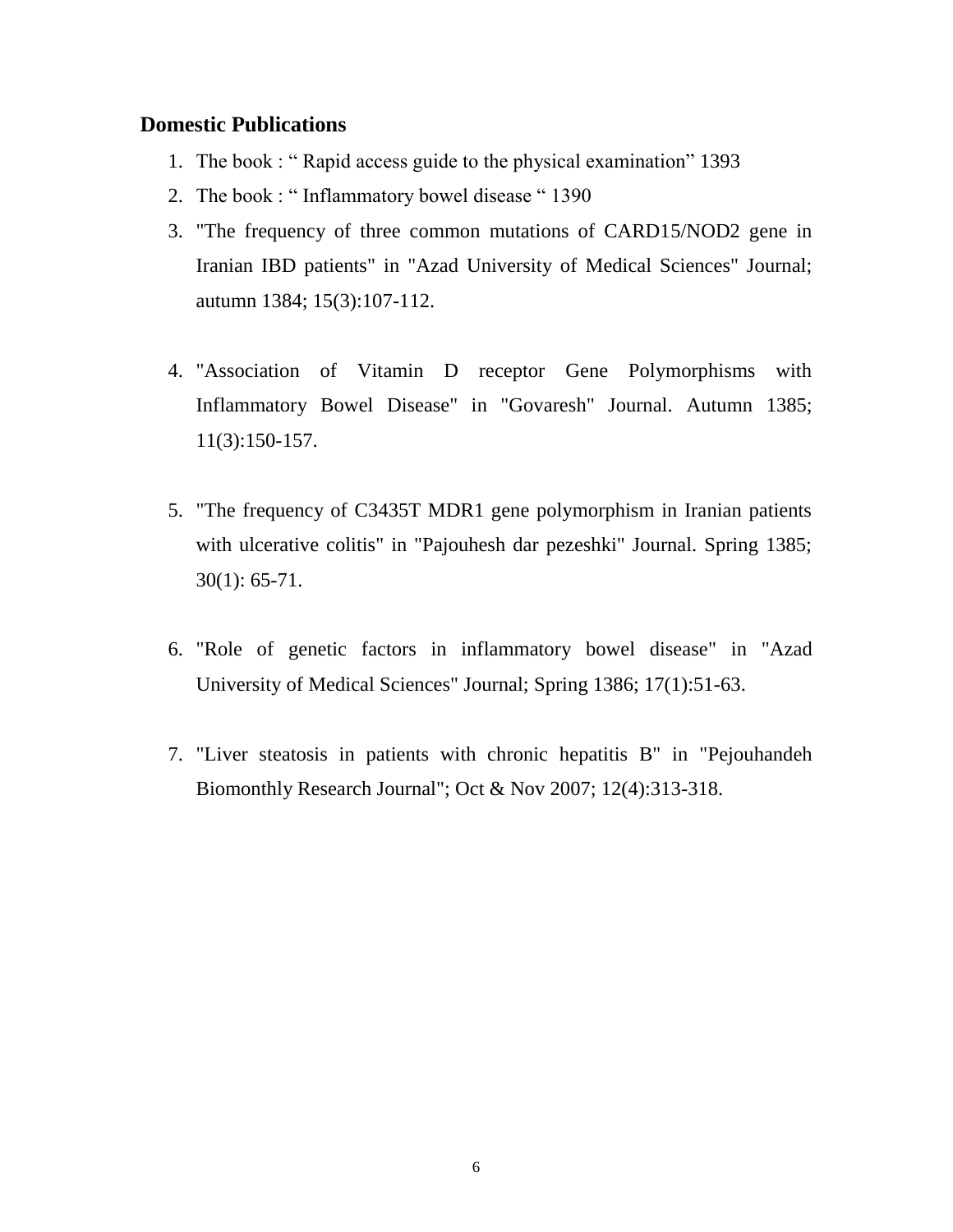# **Domestic Presentations**

- o *ICGH* ( Iranian Congress of Gastroenterology and Hepatology 2005)
	- The frequency of three common mutations of CARD15/NOD2 gene in Iranian IBD patients. (Oral & Poster presentation)
	- The frequency of C3435T MDR1 gene polymorphism in Iranian patients with ulcerative colitis. (Poster presentation)
- o *ICGH* ( Iranian Congress of Gastroenterology and Hepatology 2007)
	- Association of the Vitamin D Receptor Gene Polymorphisms with Inflammatory bowel disease in Iran. (Oral& Poster presentation)
	- NOD2/CARD15 Gene Exons Sequencing in Iranian Patients with Crohn's Disease (Poster presentation).
	- Gastric polypoid lesions: Analysis of 107 endoscopic polypectomy specimens (Poster Presentation)

### **International Presentations**

- o **UEGW 2005 Copenhagen** (13th United European Gastroenterology Week)
	- The frequency of C3435T MDR1 gene polymorphism in Iranian patients with ulcerative colitis (Poster presentation).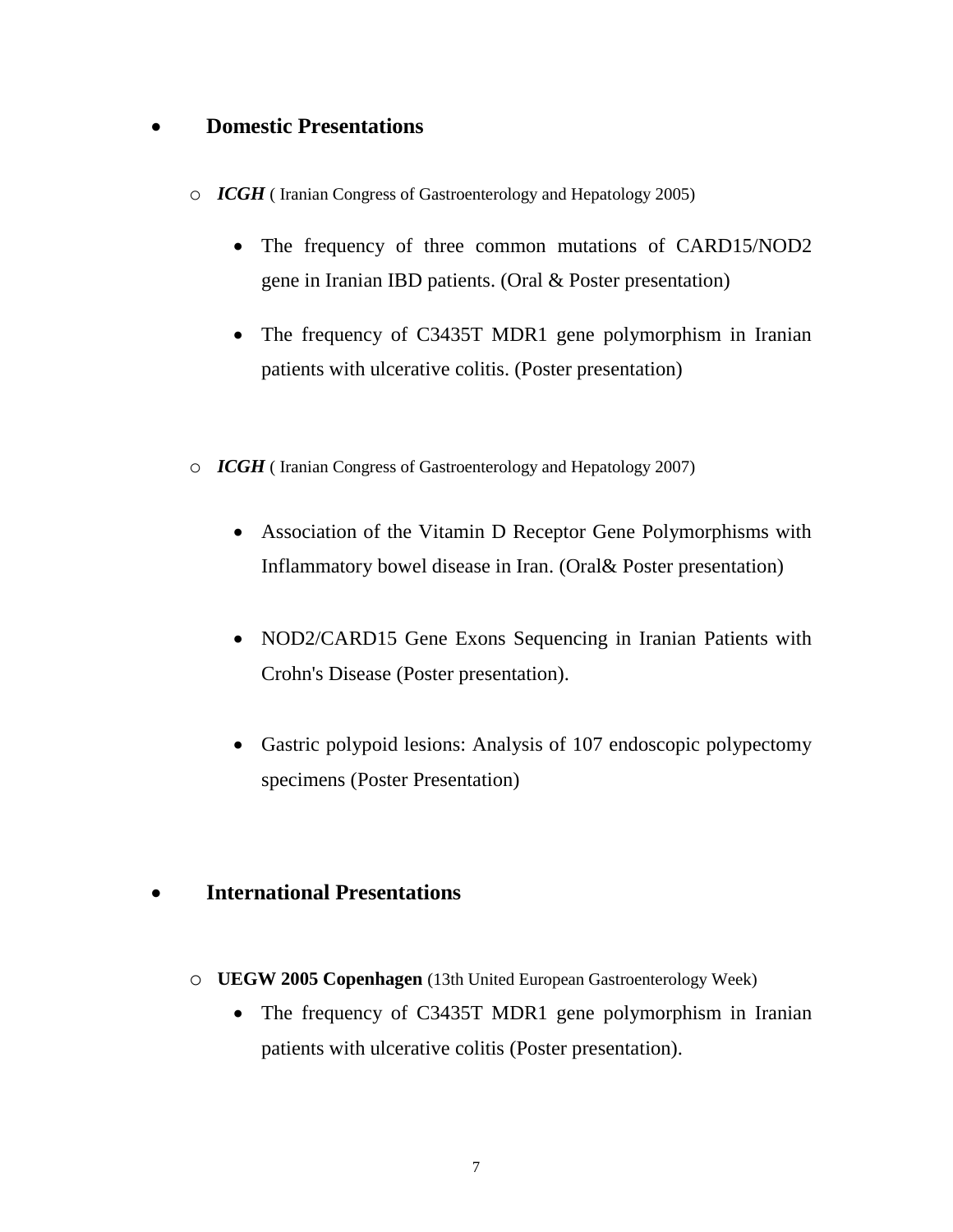- o **ACG 2005** (American College of Gastroenterology 70th Annual Scientific Meeting)
	- The frequency of three common mutations of CARD15/NOD2 gene in Iranian IBD patients. (Poster presentation)
	- The frequency of C3435T MDR1 gene polymorphism in Iranian patients with ulcerative colitis (Poster presentation).
- o **ACG 2006** (American College of Gastroenterology 71 th Annual Scientific Meeting)
	- Association of Vitamin D receptor Gene Polymorphisms with Inflammatory Bowel Disease (Poster presentation).
- o **ACG 2007** (American College of Gastroenterology 72 th Annual Scientific Meeting)
	- NOD2/CARD15 Gene Exons Sequencing in Iranian Patients with Crohn's Disease (Poster presentation).
- o **UEGW 2007 Paris** (14th United European Gastroenterology Week)
	- A decision Tree-based approach for determining low bone mineral density in inflammatory bowel disease using WEKA soft-ware (Poster presentation).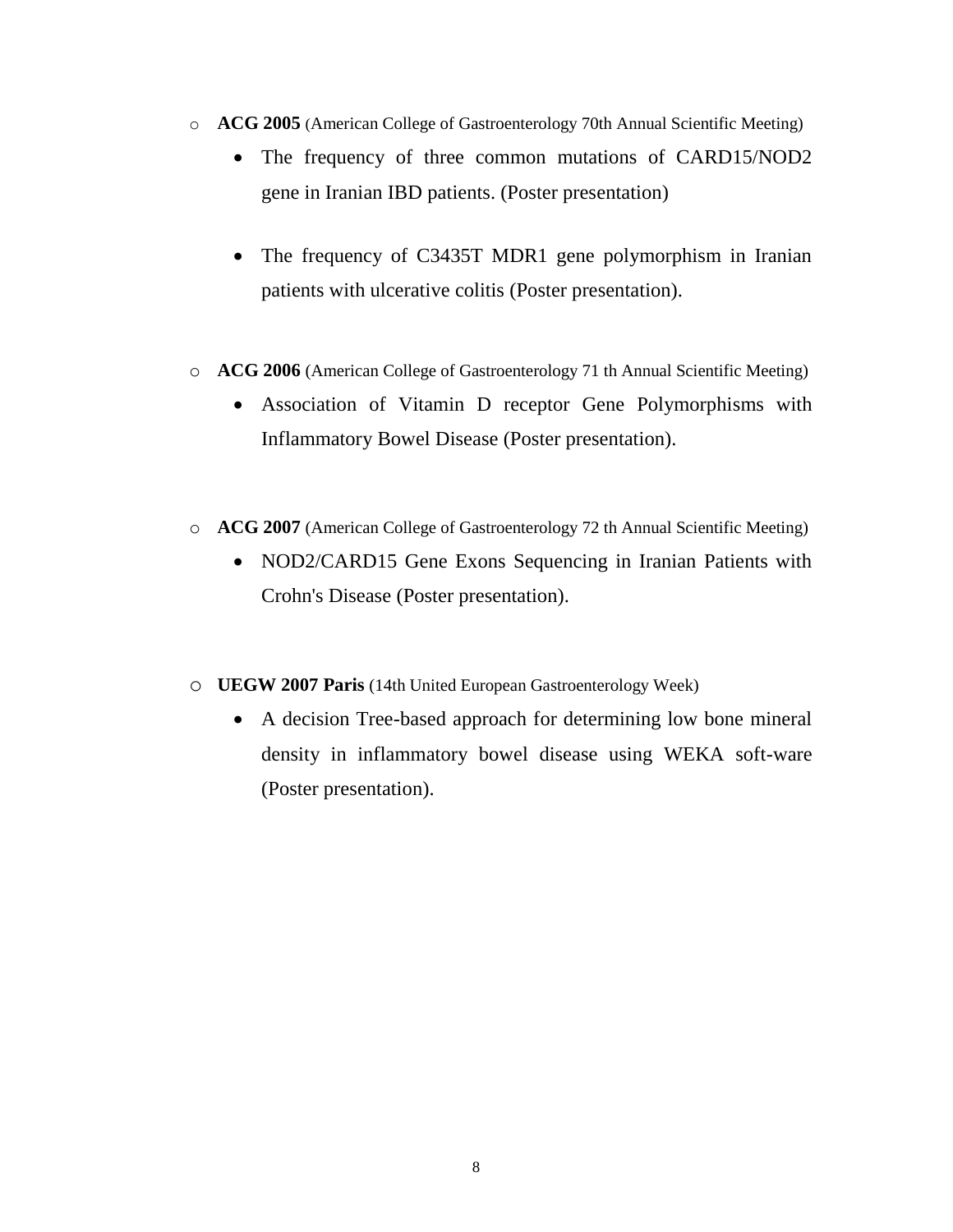# **Registration of New SNPs in Human Genome**

| 2006 | Homo sapiens caspase recruitment domain-containing protein<br>15(NOD2) gene, exon 2 and partial cds. EF364441 |
|------|---------------------------------------------------------------------------------------------------------------|
| 2007 | Homo sapiens isolate 1 CARD15 (NOD2) gene, exon 4 and partial<br>cds. EF624392                                |
| 2007 | Homo sapiens isolate 2 CARD15 (NOD2) gene, exon 4 and partial<br>cds. EF624393                                |
| 2007 | Homo sapiens isolate 3 CARD15 (NOD2) gene, exon 4 and partial<br>cds. EF624394                                |
| 2008 | Homo sapiens NOD2 protein (NOD2) gene, exon 4 and partial cds.<br>EU817180                                    |
| 2008 | Homo sapiens nucleotide-binding oligomerization domain<br>containing 2 (NOD2), mRNA. NM_022162                |
| 2008 | Homo sapiens isolate e4-8 NOD2 protein (NOD2) gene, exon 4 and<br>partial cds. EU888275                       |
| 2008 | Homo sapiens isolate e4-7 NOD2 protein (NOD2) gene, exon 4 and<br>partial cds. EU888274                       |
| 2008 | Homo sapiens isolate e4-6 NOD2 protein (NOD2) gene, exon 4 and<br>partial cds. EU888273                       |
| 2008 | Homo sapiens isolate e4-1 NOD2 protein (NOD2) gene, exon 4 and<br>partial cds. EU888272                       |
| 2008 | Homo sapiens NOD2 protein (NOD2) gene, exon 4 and partial cds.<br>EU817180                                    |